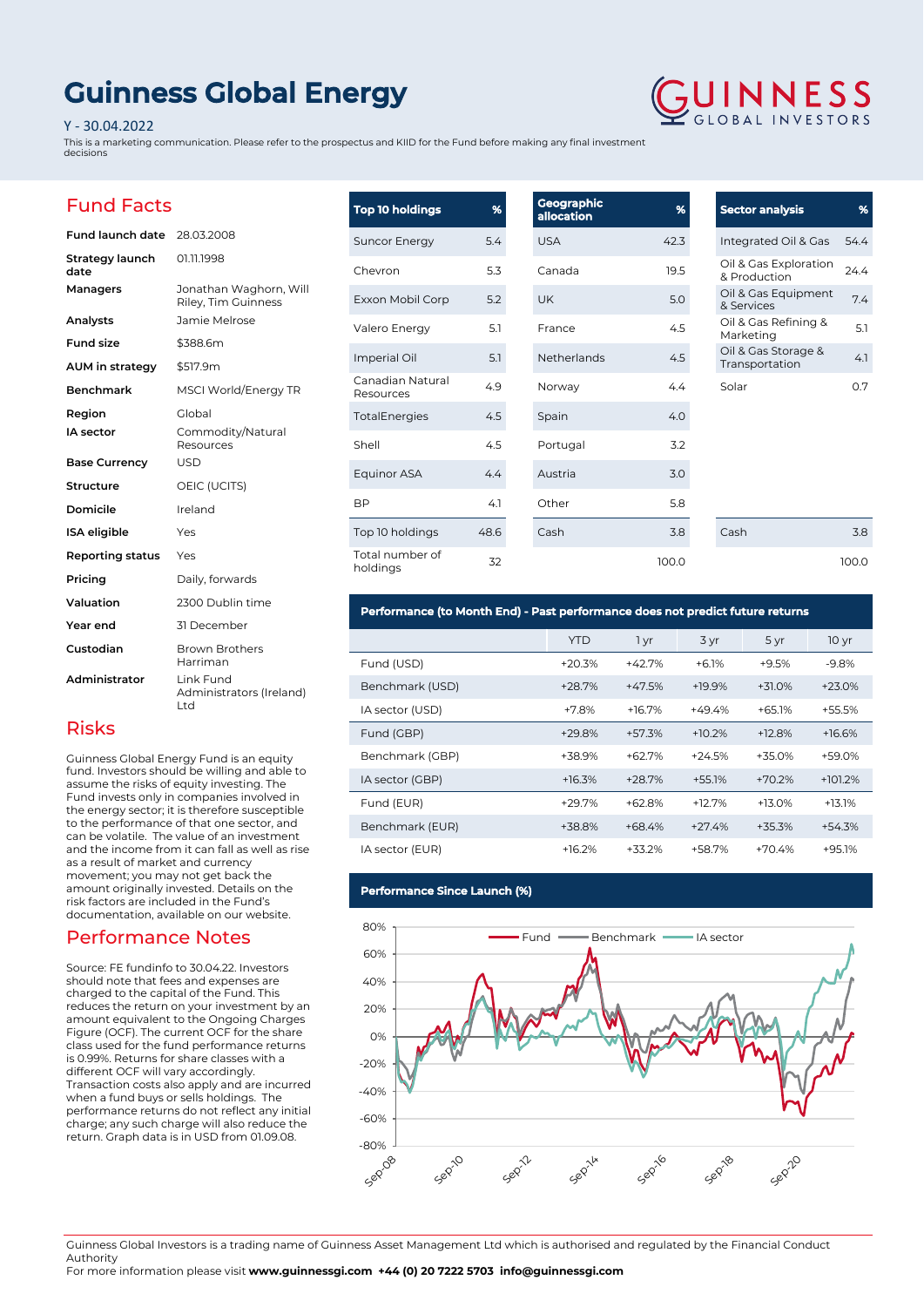# **Guinness Global Energy**

Continued

# Fund Profile

### **Aim**

Long-term capital growth

### **Investment Case**

Provides exposure to growth opportunities in energy equities . Global population growth, industrialisation and diminishing fossil fuel supplies, pushing energy prices higher, and creating a favourable environment for energy companies. Energy equities can be a long-term hedge against inflation.

#### **Process**

50% top down, 50% bottom up. Value bias in bottom-up stock selection.

#### **Portfolio**

Equities of companies in the exploration, production or distribution of oil, gas and other energy sources. Concentrated equallyweighted portfolio of 30 positions. Majority of Fund invested in stocks over \$1bn in size.

### **Investment Policy**

An equity fund investing primarily in globally based companies principally engaged in the production, exploration or discovery, or distribution of energy derived from fossil fuels and the research and development of production of alternative energy sources.

The Fund is actively managed and uses the MSCI World Energy Index as a comparator benchmark only.

## **Share classes**

| Class      | Currency   | Acc/Dist    | <b>OCF</b> | Maximum<br>Initial<br>Charge | <b>ISIN</b>             | Bloomberg         |
|------------|------------|-------------|------------|------------------------------|-------------------------|-------------------|
| Y EUR Acc  | EUR        | Acc         | 0.99%      | 5%                           | IE00BFMGVR44 GUIGXEA ID |                   |
| Y GBP Acc  | <b>GBP</b> | Acc         | 0.99%      | 5%                           | IE00B6XV0016            | <b>GUINGEX ID</b> |
| Y USD Acc  | <b>USD</b> | Acc         | 0.99%      | 5%                           | IE00B3CCJC95            | <b>GUINGEE ID</b> |
| Y USD Dist | <b>USD</b> | <b>Dist</b> | 0.99%      | 5%                           | IE00BG6L7638            | <b>GUINXUS ID</b> |

GUINNESS

Other share classes at other fee structures and currencies exist. Not all share classes are registered for sale in all countries where the Fund is registered for sale.

| Lower Risk<br>Higher Risk  |  |  |  |  |   |                             |  |  |
|----------------------------|--|--|--|--|---|-----------------------------|--|--|
| <b>Risk &amp; Reward</b>   |  |  |  |  |   |                             |  |  |
|                            |  |  |  |  | 6 |                             |  |  |
| Typically Lower<br>Rewards |  |  |  |  |   | Typically Higher<br>Rewards |  |  |

The risk and reward indicator shows where the fund ranks in terms of its potential risk and return. The higher the rank the greater the potential reward but the greater the risk of losing money. The shaded area in the table shows this fund's rank. The fund is ranked as higher risk as its price has shown high fluctuations historically.<br>This is based on how investments have performed in the past and you should note that the fund may perform differently in the future and its rank may change. Historical data may not be a reliable indicator for the future.

| Calendar Year Performance - Past performance does not predict future returns |      |      |      |      |      |                                                              |      |       |                                                                    |         |
|------------------------------------------------------------------------------|------|------|------|------|------|--------------------------------------------------------------|------|-------|--------------------------------------------------------------------|---------|
|                                                                              | 2021 | 2020 | 2019 | 2018 | 2017 | 2016                                                         | 2015 | 2014  | 2013                                                               | 2012    |
| Fund (USD)                                                                   |      |      |      |      |      |                                                              |      |       | +44.5% -34.7% +9.8% -19.7% -1.3% +27.9% -27.6% -19.1% +24.4% +3.0% |         |
| Benchmark<br>(USD)                                                           |      |      |      |      |      | +40.1% -31.5% +11.5% -15.8% +5.0% +26.6% -22.8% -11.6%       |      |       | +18.1%                                                             | $+1.9%$ |
| IA sector (USD)                                                              |      |      |      |      |      | +22.9% +7.0% +22.1% -16.4% +15.4% +26.8% -21.7% -10.4% +7.3% |      |       |                                                                    | $+3.8%$ |
| Fund (GBP)                                                                   |      |      |      |      |      | +45.8% -36.8% +5.5% -14.7% -9.9% +52.5% -23.4% -14.0% +22.1% |      |       |                                                                    | $-1.5%$ |
| Benchmark<br>(GBP)                                                           |      |      |      |      |      | +41.4% -33.6% +7.2% -10.6% -4.1% +51.0% -18.3%               |      | -6.1% | $+15.9\%$ -2.6%                                                    |         |
| IA sector (GBP)                                                              |      |      |      |      |      | +24.0% +3.7% +17.4% -11.2% +5.4% +51.3% -17.2% -4.8%         |      |       | $+5.3%$                                                            | $-0.8%$ |
| Fund (EUR)                                                                   |      |      |      |      |      |                                                              |      |       | +55.4% -40.1% +11.8% -15.7% -13.3% +31.7% -19.3% -7.8% +19.0%      | $+14%$  |
| Benchmark<br>(EUR)                                                           |      |      |      |      |      |                                                              |      |       | +50.7% -37.1% +13.5% -11.6% -7.8% +30.4% -14.0% +0.7% +13.0% +0.3% |         |
| IA sector (EUR)                                                              |      |      |      |      |      | +32.2% -1.8% +24.4% -12.2% +1.3% +30.6% -12.8% +2.0%         |      |       | $+27%$                                                             | $+22%$  |